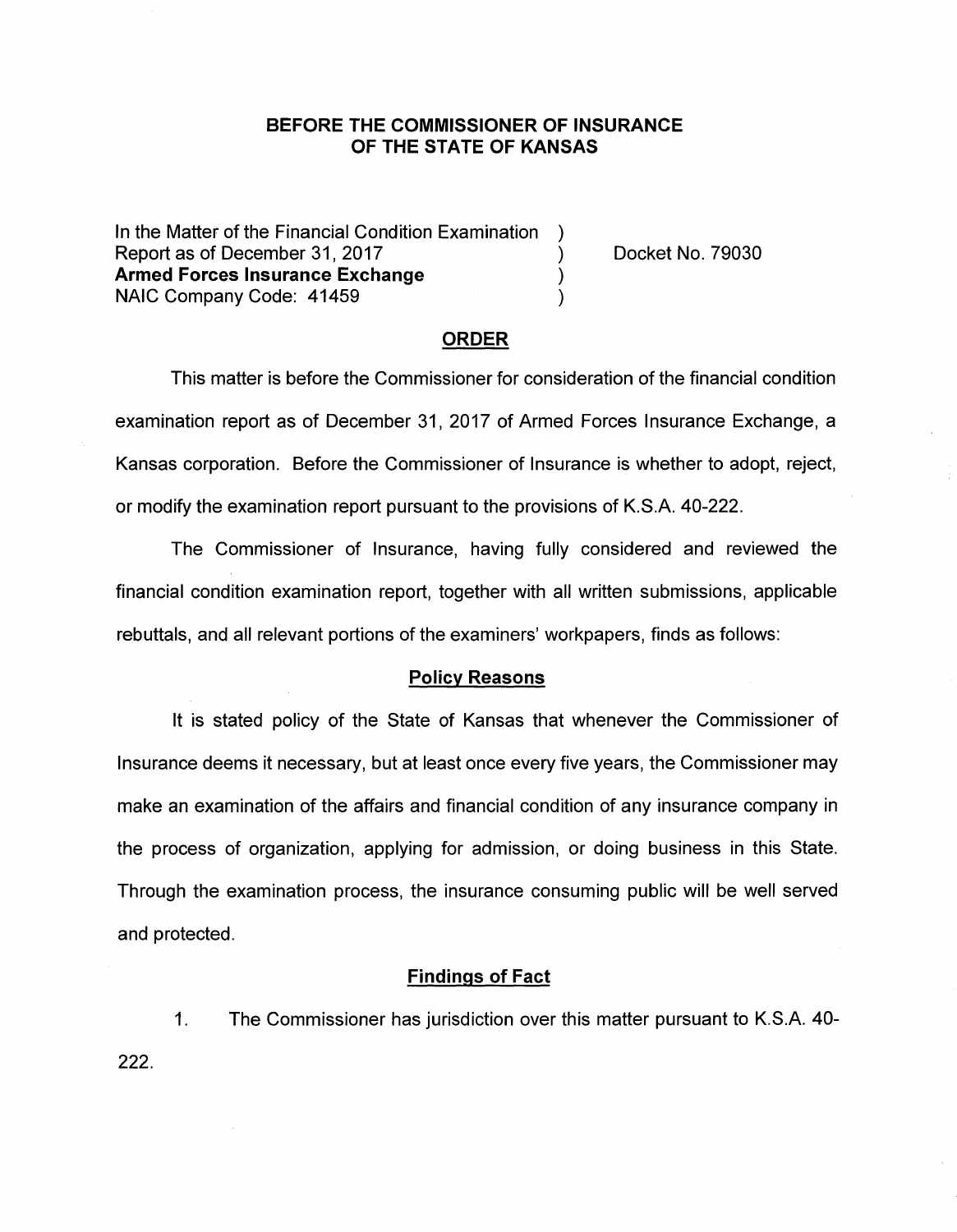2. The Kansas Insurance Department undertook an examination of Armed Forces Insurance Exchange. The Department completed the examination on May 28, 2019.

3. On May 29, 2019, the examiner-in-charge tendered and filed with the Kansas Insurance Department a verified written report of the examination within thirty (30) days following completion of the examination.

4. Following receipt of the verified report, the Kansas Insurance Department transmitted the report to Armed Forces Insurance Exchange on May 29, 2019, with a duly executed notice advising the company of its opportunity to prepare and submit to the Kansas Insurance Department a written submission or rebuttal with respect to any matters contained in the report. The Kansas Insurance Department further advised Armed Forces Insurance Exchange it needed file any written submission or rebuttal with the Kansas Insurance Department no later than thirty (30) days after receipt of the verified report.

5. Armed Forces Insurance Exchange filed written rebuttals of the verified report on May 30, 2019.

6. On May 30, 2019, the Kansas Insurance Department informed Armed Forces Insurance Exchange that it had adopted some of the changes proposed in Armed Forces Insurance Exchange's rebuttal to the verified report and provided a copy of a modified examination report.

7. Within thirty (30) days of the end of the time period allowed for written submission or rebuttal, the Commissioner of Insurance fully reviewed the report, together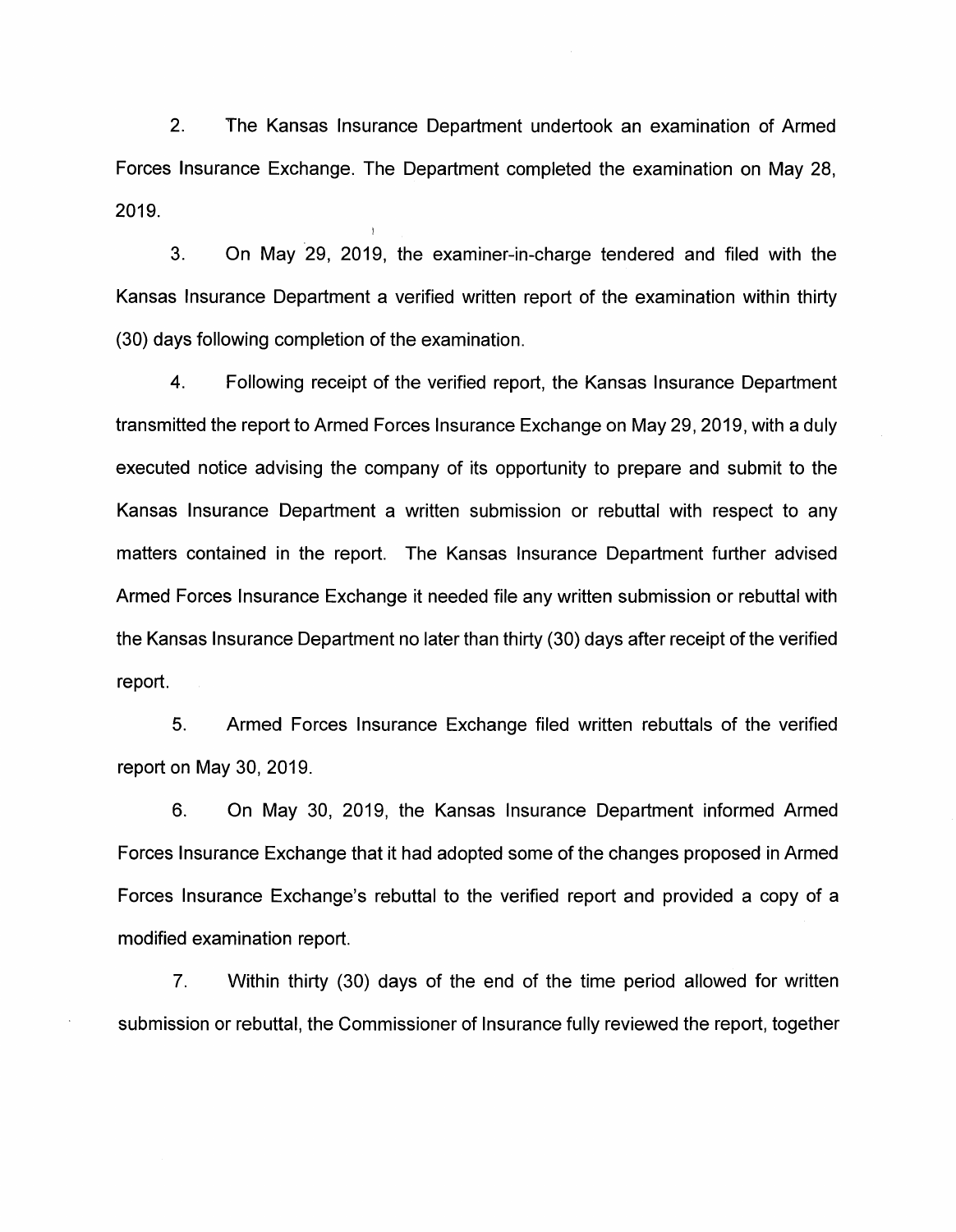with all written submissions and rebuttals provided by Armed Forces Insurance Exchange. The Commissioner of Insurance further reviewed all relevant workpapers.

8. Armed Forces Insurance Exchange did not submit any other written submissions or rebuttals to the modified examination report.

# **Conclusion of Law**

9. K.S.A. 40-222(k)(2) provides:

"Within 30 days of the end of the period allowed for the receipt of written submissions or rebuttals, the commissioner shall fully consider and review the report, together with any written submissions or rebuttals and any relevant portions of the examiners workpapers and enter an order:

- "(A) Adopting the examination report as filed or with modification or corrections. If the examination report reveals that the company is operating in violation of any law, regulation or prior order of the commissioner, the commissioner may order the company to take any action the commissioner considers necessary and appropriate to cure such violations; or
- "(B) rejecting the examination report with directions to the examiners to reopen the examination for purposes of obtaining additional data, documentation or information, and refiling pursuant to subsection (k); or
- "(C) call and conduct a fact-finding hearing in accordance with K.S.A. 40- 281 and amendments thereto for purposes of obtaining additional documentation, data, information and testimony."
- 10. Based upon the Findings of Fact enumerated in paragraphs #1 through #8

above, the modified financial condition examination report as of December 31, 2017 of

Armed Forces Insurance Exchange should be adopted.

11. This Order constitutes the Final Order in this matter.

# **IT IS THEREFORE, BY THE COMMISSIONER OF INSURANCE, ORDERED THAT:**

1. The modified financial condition examination report as of December 31,

2017 of Armed Forces Insurance Exchange, is adopted.